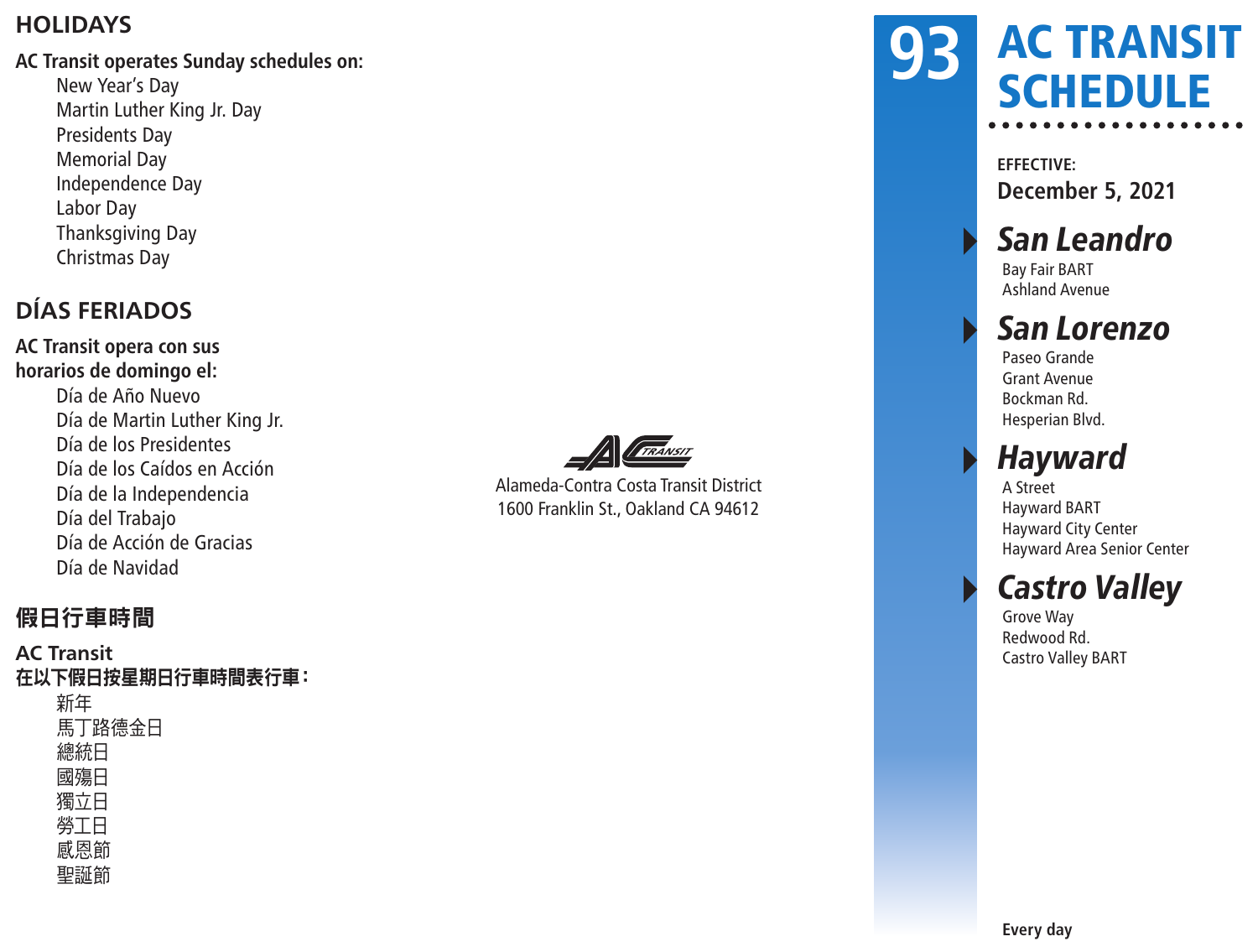## **93 Monday through Friday except holidays To Bay Fair BART**

| Castro Valley | Hayward     | Hesperian     | Grant Ave.<br>& Bockman | Paseo<br>Grande &<br>Hesperian | <b>Bay Fair</b> |  |
|---------------|-------------|---------------|-------------------------|--------------------------------|-----------------|--|
| <b>BART</b>   | <b>BART</b> | Blyd. & A St. | Road                    | Blvd.                          | BART            |  |
| 5:30a         | 5:44a       | 5:52a         | 5:59a                   | 6:05a                          | 6:12a           |  |
| 6:15a         | 6:29a       | 6:37a         | 6:44a                   | 6:50a                          | 6:57a           |  |
| 7:00a         | 7:16a       | 7:26a         | 7:35a                   | 7:43a                          | 7:53a           |  |
| 7:45a         | 8:01a       | 8:11a         | 8:19a                   | 8:25a                          | 8:33a           |  |
| 8:30a         | 8:46a       | 8:56a         | 9:04a                   | 9:10a                          | 9:18a           |  |
| 9:15a         | 9:31a       | 9:41a         | 9:49a                   | 9:55a                          | 10:03a          |  |
| 10:00a        | 10:16a      | 10:26a        | 10:34a                  | 10:40a                         | 10:48a          |  |
| 10:45a        | 11:01a      | 11:11a        | 11:19a                  | 11:25a                         | 11:33a          |  |
| 11:30a        | 11:46a      | 11:56a        | 12:04p                  | 12:10p                         | 12:18p          |  |
| 12:15p        | 12:32p      | 12:42p        | 12:51p                  | 12:58p                         | 1:06p           |  |
| 1:00p         | 1:17p       | 1:27p         | 1:36p                   | 1:43p                          | 1:51p           |  |
| 1:45p         | 2:02p       | 2:12p         | 2:21p                   | 2:28p                          | 2:36p           |  |
| 2:30p         | 2:47p       | 2:57p         | 3:06p                   | 3:13p                          | 3:21p           |  |
| 3:15p         | 3:33p       | 3:45p         | 3:55p                   | 4:05p                          | 4:12p           |  |
| 4:00p         | 4:18p       | 4:30p         | 4:40p                   | 4:50p                          | 4:57p           |  |
| 4:45p         | 5:03p       | 5:15p         | 5:25p                   | 5:35p                          | 5:42p           |  |
| 5:30p         | 5:48p       | 6:00p         | 6:10p                   | 6:20p                          | 6:27p           |  |
| 6:15p         | 6:32p       | 6:43p         | 6:51p                   | 6:59p                          | 7:05p           |  |
| 7:00p         | 7:17p       | 7:28p         | 7:36p                   | 7:44p                          | 7:50p           |  |
| 7:45p         | 8:02p       | 8:13p         | 8:21p                   | 8:29p                          | 8:35p           |  |
| 8:30p         | 8:47p       | 8:58p         | 9:06p                   | 9:14p                          | 9:20p           |  |
| 9:15p         | 9:29p       | 9:39p         | 9:47p                   | 9:54p                          | 10:00p          |  |
| 10:00p        | 10:14p      | 10:24p        | 10:32p                  | 10:39p                         | 10:45p          |  |
| 10:45p        | 10:59p      | 11:09p        | 11:17p                  | 11:24p                         | 11:30p          |  |

## **93 Monday through Friday except holidays To Castro Valley BART**

|          | Paseo<br>Grande &  | Grant Ave. |               |         |               |  |
|----------|--------------------|------------|---------------|---------|---------------|--|
| Bay Fair | Hesperian          | & Bockman  | Hesperian     | Hayward | Castro Valley |  |
| BART     | Blvd.              | Road       | Blvd. & A St. | BART    | BART          |  |
| 5:55a    | 6:01a              | 6:06a      | 6:14a         | 6:24a   | 6:40a         |  |
| 6:40a    | 6:46a              | 6:51a      | 6:59a         | 7:09a   | 7:25a         |  |
| 7:25a    | 7:31a              | 7:36a      | 7:44a         | 7:54a   | 8:10a         |  |
| 8:10a    | 8:16a              | 8:21a      | 8:29a         | 8:39a   | 8:55a         |  |
| 8:55a    | 9:01a              | 9:06a      | 9:14a         | 9:24a   | 9:40a         |  |
| 9:40a    | 9:46a              | 9:51a      | 9:59a         | 10:09a  | 10:25a        |  |
| 10:25a   | 10:31a             | 10:36a     | 10:44a        | 10:55a  | 11:10a        |  |
| 11:10a   | 11:16a             | 11:21a     | 11:29a        | 11:40a  | 11:55a        |  |
| 11:55a   | 12:01 <sub>p</sub> | 12:06p     | 12:14p        | 12:25p  | 12:40p        |  |
| 12:40p   | 12:46p             | 12:53p     | 1:01p         | 1:15p   | 1:29p         |  |
| 1:25p    | 1:31p              | 1:38p      | 1:47p         | 1:58p   | 2:15p         |  |
| 2:10p    | 2:16p              | 2:23p      | 2:32p         | 2:43p   | 3:00p         |  |
| 2:55p    | 3:01p              | 3:08p      | 3:17p         | 3:28p   | 3:45p         |  |
| 3:40p    | 3:46p              | 3:53p      | 4:02p         | 4:13p   | 4:30p         |  |
| 4:25p    | 4:31p              | 4:38p      | 4:47p         | 4:58p   | 5:15p         |  |
| 5:10p    | 5:16p              | 5:23p      | 5:32p         | 5:43p   | 5:58p         |  |
| 5:55p    | 6:01p              | 6:08p      | 6:17p         | 6:28p   | 6:43p         |  |
| 6:40p    | 6:46p              | 6:53p      | 7:02p         | 7:13p   | 7:28p         |  |
| 7:25p    | 7:31p              | 7:36p      | 7:44p         | 7:54p   | 8:07p         |  |
| 8:10p    | 8:16p              | 8:21p      | 8:29p         | 8:39p   | 8:52p         |  |
| 8:55p    | 9:01p              | 9:06p      | 9:14p         | 9:24p   | 9:37p         |  |
| 9:40p    | 9:46p              | 9:51p      | 9:59p         | 10:09p  | 10:22p        |  |
| 10:25p   | 10:31p             | 10:36p     | 10:44p        | 10:54p  | 11:07p        |  |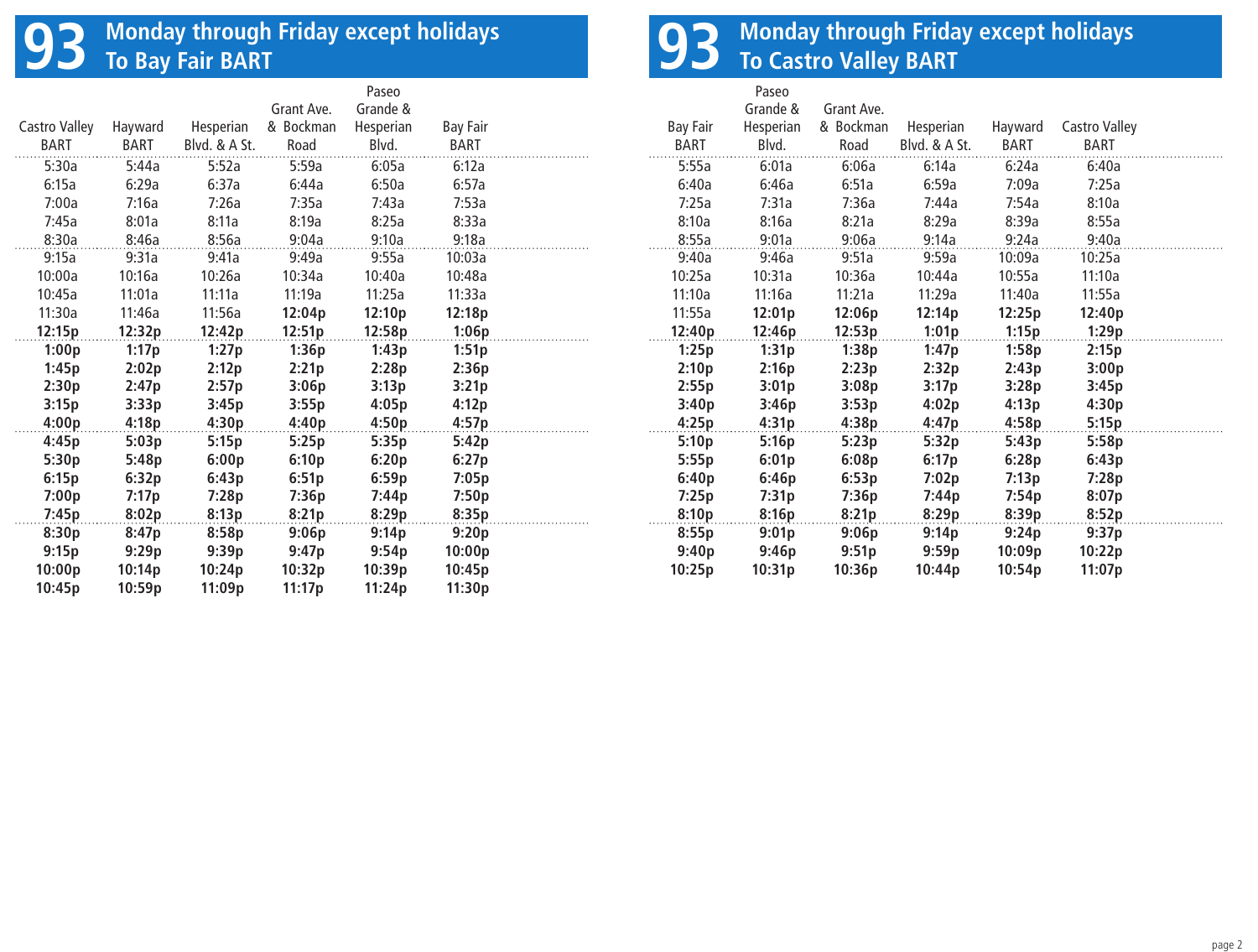## **93 Saturdays except holidays To Bay Fair BART**

|               |         |               |            | Paseo     |                 |  |
|---------------|---------|---------------|------------|-----------|-----------------|--|
|               |         |               | Grant Ave. | Grande &  |                 |  |
| Castro Valley | Hayward | Hesperian     | & Bockman  | Hesperian | <b>Bay Fair</b> |  |
| BART          | BART    | Blyd. & A St. | Road       | Blvd.     | BART            |  |
| 6:00a         | 6:15a   | 6:23a         | 6:29a      | 6:33a     | 6:42a           |  |
| 7:00a         | 7:16a   | 7:24a         | 7:32a      | 7:36a     | 7:45a           |  |
| 8:00a         | 8:16a   | 8:24a         | 8:32a      | 8:36a     | 8:45a           |  |
| 9:00a         | 9:16a   | 9:24a         | 9:32a      | 9:36a     | 9:45a           |  |
| 10:00a        | 10:16a  | 10:24a        | 10:32a     | 10:36a    | 10:45a          |  |
| 11:00a        | 11:16a  | 11:24a        | 11:32a     | 11:36a    | 11:45a          |  |
| 12:00p        | 12:16p  | 12:24p        | 12:30p     | 12:35p    | 12:44p          |  |
| 1:00p         | 1:16p   | 1:24p         | 1:30p      | 1:35p     | 1:44p           |  |
| 2:00p         | 2:16p   | 2:24p         | 2:30p      | 2:35p     | 2:44p           |  |
| 3:00p         | 3:16p   | 3:24p         | 3:32p      | 3:37p     | 3:46p           |  |
| 4:05p         | 4:22p   | 4:29p         | 4:38p      | 4:43p     | 4:52p           |  |
| 5:05p         | 5:22p   | 5:29p         | 5:38p      | 5:43p     | 5:52p           |  |
| 6:10p         | 6:27p   | 6:34p         | 6:43p      | 6:48p     | 6:57p           |  |
| 7:10p         | 7:27p   | 7:34p         | 7:43p      | 7:48p     | 7:57p           |  |
| 8:10p         | 8:27p   | 8:34p         | 8:43p      | 8:48p     | 8:57p           |  |
| 9:10p         | 9:25p   | 9:33p         | 9:40p      | 9:48p     | 9:57p           |  |
| 10:10p        | 10:25p  | 10:33p        | 10:40p     | 10:48p    | 10:57p          |  |

# **93 Saturdays except holidays To Castro Valley BART**

| Bay Fair<br>BART | Paseo<br>Grande &<br>Hesperian<br>Blvd. | Grant Ave.<br>& Bockman<br>Road | Hesperian<br>Blvd. & A St. | Hayward<br>BART | Castro Valley<br>BART |
|------------------|-----------------------------------------|---------------------------------|----------------------------|-----------------|-----------------------|
| 6:00a            | 6:06a                                   | 6:12a                           | 6:19a                      | 6:29a           | 6:44a                 |
| 7:00a            | 7:06a                                   | 7:12a                           | 7:19a                      | 7:29a           | 7:44a                 |
| 8:00a            | 8:06a                                   | 8:12a                           | 8:19a                      | 8:29a           | 8:44a                 |
| 9:00a            | 9:06a                                   | 9:12a                           | 9:19a                      | 9:29a           | 9:44a                 |
| 10:00a           | 10:06a                                  | 10:12a                          | 10:19a                     | 10:29a          | 10:44a                |
| 11:00a           | 11:06a                                  | 11:12a                          | 11:19a                     | 11:29a          | 11:44a                |
| 12:00p           | 12:06p                                  | 12:11p                          | 12:20p                     | 12:34p          | 12:49p                |
| 1:00p            | 1:06p                                   | 1:11p                           | 1:21p                      | 1:33p           | 1:48p                 |
| 2:00p            | 2:06p                                   | 2:11p                           | 2:21p                      | 2:33p           | 2:48p                 |
| 3:00p            | 3:06p                                   | 3:11p                           | 3:21p                      | 3:33p           | 3:48p                 |
| 4:05p            | 4:11p                                   | 4:16p                           | 4:26p                      | 4:38p           | 4:53p                 |
| 5:05p            | 5:11p                                   | 5:18p                           | 5:26p                      | 5:37p           | 5:53p                 |
| 6:10p            | 6:16p                                   | 6:23p                           | 6:31p                      | 6:42p           | 6:58p                 |
| 7:10p            | 7:16p                                   | 7:21p                           | 7:29p                      | 7:39p           | 7:54p                 |
| 8:10p            | 8:16p                                   | 8:21p                           | 8:29p                      | 8:39p           | 8:54p                 |
| 9:10p            | 9:16p                                   | 9:21p                           | 9:29p                      | 9:39p           | 9:54p                 |
| 10:10p           | 10:16p                                  | 10:21p                          | 10:29p                     | 10:39p          | 10:54p                |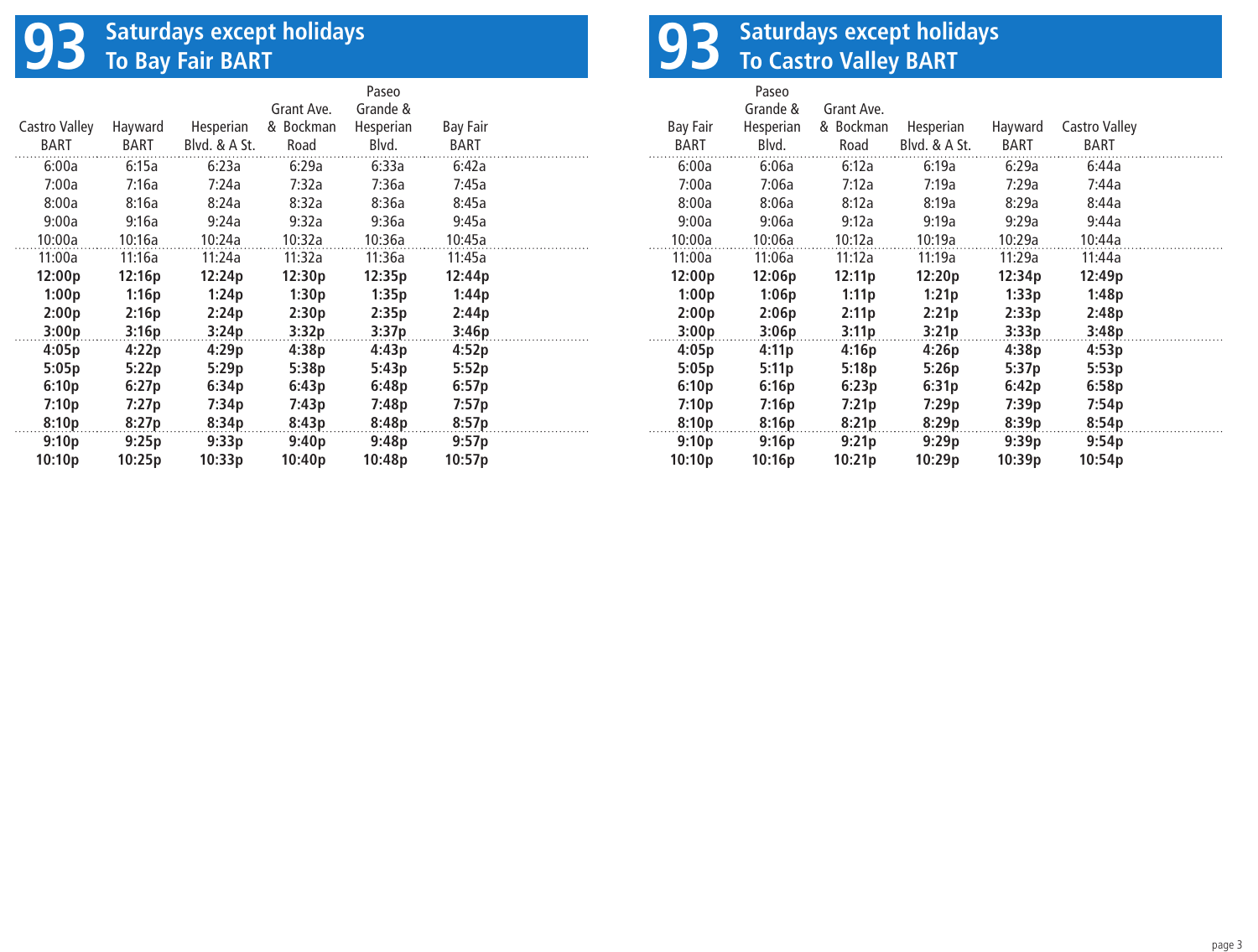# **93** Sundays and holidays<br> **93** To Bay Fair BART

|               |         |               |            | Paseo     |                 |
|---------------|---------|---------------|------------|-----------|-----------------|
|               |         |               | Grant Ave. | Grande &  |                 |
| Castro Valley | Hayward | Hesperian     | & Bockman  | Hesperian | <b>Bay Fair</b> |
| BART          | BART    | Blyd. & A St. | Road       | Blvd.     | BART            |
| 6:00a         | 6:15a   | 6:23a         | 6:29a      | 6:33a     | 6:42a           |
| 7:00a         | 7:16a   | 7:24a         | 7:32a      | 7:36a     | 7:45a           |
| 8:00a         | 8:16a   | 8:24a         | 8:32a      | 8:36a     | 8:45a           |
| 9:00a         | 9:16a   | 9:24a         | 9:32a      | 9:36a     | 9:45a           |
| 10:00a        | 10:16a  | 10:24a        | 10:32a     | 10:36a    | 10:45a          |
| 11:00a        | 11:16a  | 11:24a        | 11:32a     | 11:36a    | 11:45a          |
| 12:00p        | 12:16p  | 12:24p        | 12:30p     | 12:35p    | 12:44p          |
| 1:00p         | 1:16p   | 1:24p         | 1:30p      | 1:35p     | 1:44p           |
| 2:00p         | 2:16p   | 2:24p         | 2:30p      | 2:35p     | 2:44p           |
| 3:00p         | 3:16p   | 3:24p         | 3:32p      | 3:37p     | 3:46p           |
| 4:00p         | 4:17p   | 4:24p         | 4:33p      | 4:38p     | 4:47p           |
| 5:00p         | 5:17p   | 5:24p         | 5:33p      | 5:38p     | 5:47p           |
| 6:00p         | 6:17p   | 6:24p         | 6:33p      | 6:38p     | 6:47p           |
| 7:00p         | 7:17p   | 7:24p         | 7:33p      | 7:38p     | 7:47p           |
| 8:00p         | 8:17p   | 8:24p         | 8:33p      | 8:38p     | 8:47p           |
| 9:00p         | 9:15p   | 9:23p         | 9:30p      | 9:38p     | 9:47p           |
| 10:00p        | 10:15p  | 10:23p        | 10:30p     | 10:38p    | 10:47p          |

# **93 Sundays and holidays To Castro Valley BART**

| Bay Fair<br>BART | Paseo<br>Grande &<br>Hesperian<br>Blvd. | Grant Ave.<br>& Bockman<br>Road | Hesperian<br>Blyd. & A St. | Hayward<br>BART | Castro Valley<br><b>BART</b> |
|------------------|-----------------------------------------|---------------------------------|----------------------------|-----------------|------------------------------|
| 6:00a            | 6:06a                                   | 6:12a                           | 6:19a                      | 6:29a           | 6:44a                        |
| 7:00a            | 7:06a                                   | 7:12a                           | 7:19a                      | 7:29a           | 7:44a                        |
| 8:00a            | 8:06a                                   | 8:12a                           | 8:19a                      | 8:29a           | 8:44a                        |
| 9:00a            | 9:06a                                   | 9:12a                           | 9:19a                      | 9:29a           | 9:44a                        |
| 10:00a           | 10:06a                                  | 10:12a                          | 10:19a                     | 10:29a          | 10:44a                       |
| 11:00a           | 11:06a                                  | 11:12a                          | 11:19a                     | 11:29a          | 11:44a                       |
| 12:00p           | 12:06p                                  | 12:11p                          | 12:20p                     | 12:34p          | 12:49p                       |
| 1:00p            | 1:06p                                   | 1:11p                           | 1:21p                      | 1:33p           | 1:48p                        |
| 2:00p            | 2:06p                                   | 2:11p                           | 2:21p                      | 2:33p           | 2:48p                        |
| 3:00p            | 3:06p                                   | 3:11p                           | 3:21p                      | 3:33p           | 3:48p                        |
| 4:00p            | 4:06p                                   | 4:11p                           | 4:21p                      | 4:33p           | 4:48p                        |
| 5:00p            | 5:06p                                   | 5:13p                           | 5:21p                      | 5:32p           | 5:48p                        |
| 6:00p            | 6:06p                                   | 6:13p                           | 6:21p                      | 6:32p           | 6:48p                        |
| 7:00p            | 7:06p                                   | 7:11p                           | 7:19 <sub>p</sub>          | 7:29p           | 7:44p                        |
| 8:00p            | 8:06p                                   | 8:11p                           | 8:19p                      | 8:29p           | 8:44p                        |
| 9:00p            | 9:06p                                   | 9:11p                           | 9:19p                      | 9:29p           | 9:44p                        |
| 10:00p           | 10:06p                                  | 10:11p                          | 10:19p                     | 10:29p          | 10:44p                       |